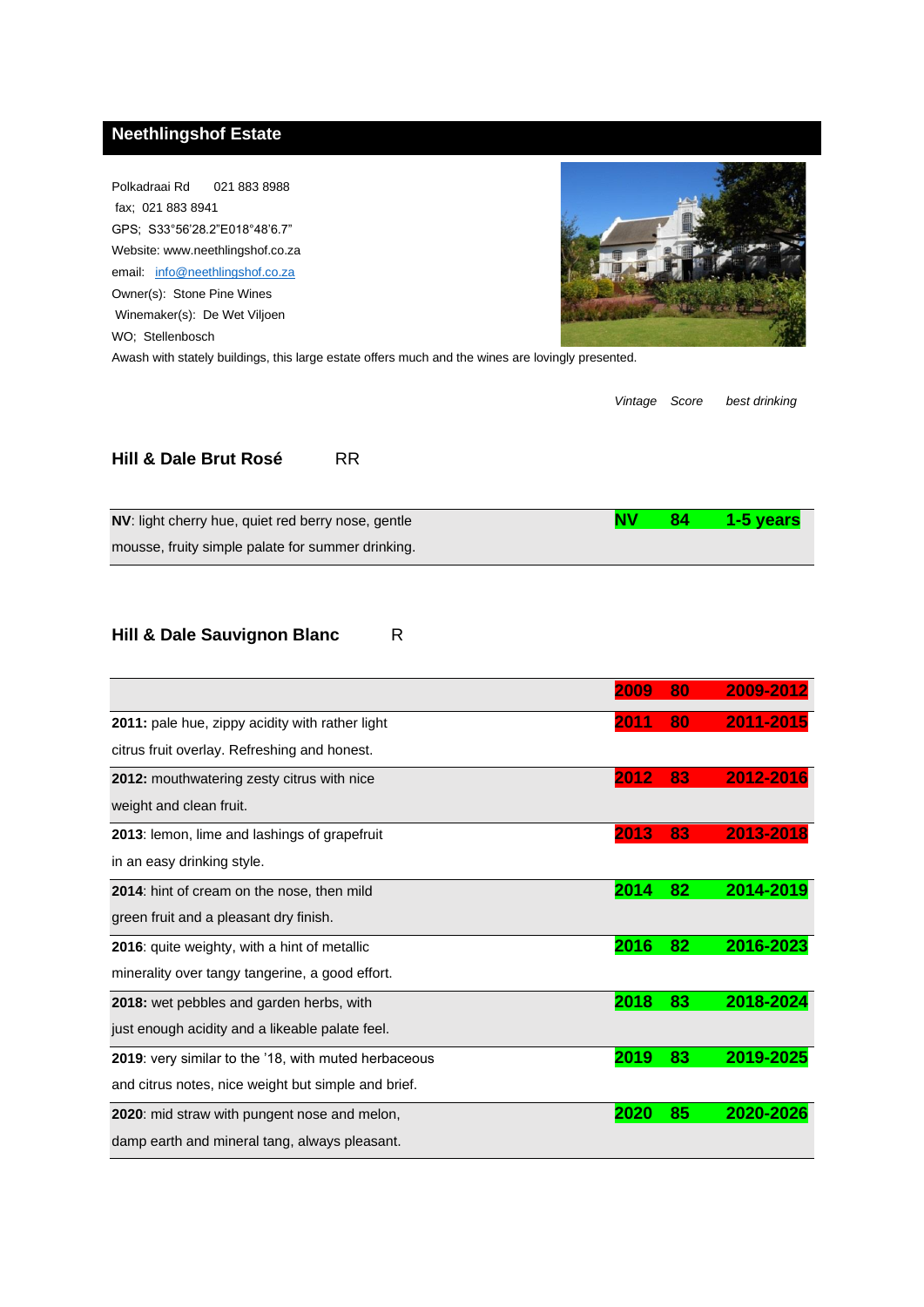## **Hill & Dale Chardonnay** R

| 2011; pale yellow, oozing tropical fruits and              | 2011 | 84 | 2011-2017 |
|------------------------------------------------------------|------|----|-----------|
| mid weight. Very enjoyable and perfect                     |      |    |           |
| summer drinking.                                           |      |    |           |
| 2012: Chenin-like savoury green apple acidity              | 2012 | 84 | 2012-2017 |
| and chewy fruit flavours. Quite forward                    |      |    |           |
| and expressive.                                            |      |    |           |
| 2013: lighter styled, with delicate tropical and           | 2013 | 82 | 2013-2019 |
| vanilla flavours. Pleasant and refreshing                  |      |    |           |
| but lacking some character.                                |      |    |           |
| 2014: light and pleasant, with gentle vanilla              | 2014 | 81 | 2014-2021 |
| and bright citrus fruits.                                  |      |    |           |
| 2015: clean, fruit forward and a good picnic               | 2015 | 78 | 2015-2022 |
| wine, but suffering for stand-out features.                |      |    |           |
| 2016: simple fruit profile, pleasant and good              | 2016 | 78 | 2016-2023 |
| value as ever.                                             |      |    |           |
| 2017: mid weight and subdued tropical fruit notes,         | 2017 | 79 | 2017-2024 |
| clean and effective if lacking personality.                |      |    |           |
| 2018: nicely weighted and fruit forward, with melon,       | 2018 | 84 | 2018-2026 |
| lemon and ripe peach notes. Easy going and satisfying.     |      |    |           |
| 2019: bright and chunky, with lemon quince and             | 2019 | 84 | 2019-2026 |
| marmalade hint, finishing rather bluntly and               |      |    |           |
| slightly metallic.                                         |      |    |           |
| 2020: initial lemon/mandarin burst then some biscuity      | 2020 | 83 | 2020-2027 |
| wood rendering the dry, metal note finish.                 |      |    |           |
| 2021: nicely crunchy and fresh, with white floral notes,   | 2021 | 85 | 2021-2027 |
| peach and yellow fruit, finishing softer if somewhat thin. |      |    |           |

**Hill & Dale Pinot Grigio** R

| <b>2012:</b> nicely weighty with floral notes and |  | 2012 82 2012-2018 |
|---------------------------------------------------|--|-------------------|
| soapy texture, lots of pear drop fruit.           |  |                   |

**Hill & Dale Merlot Rosé** R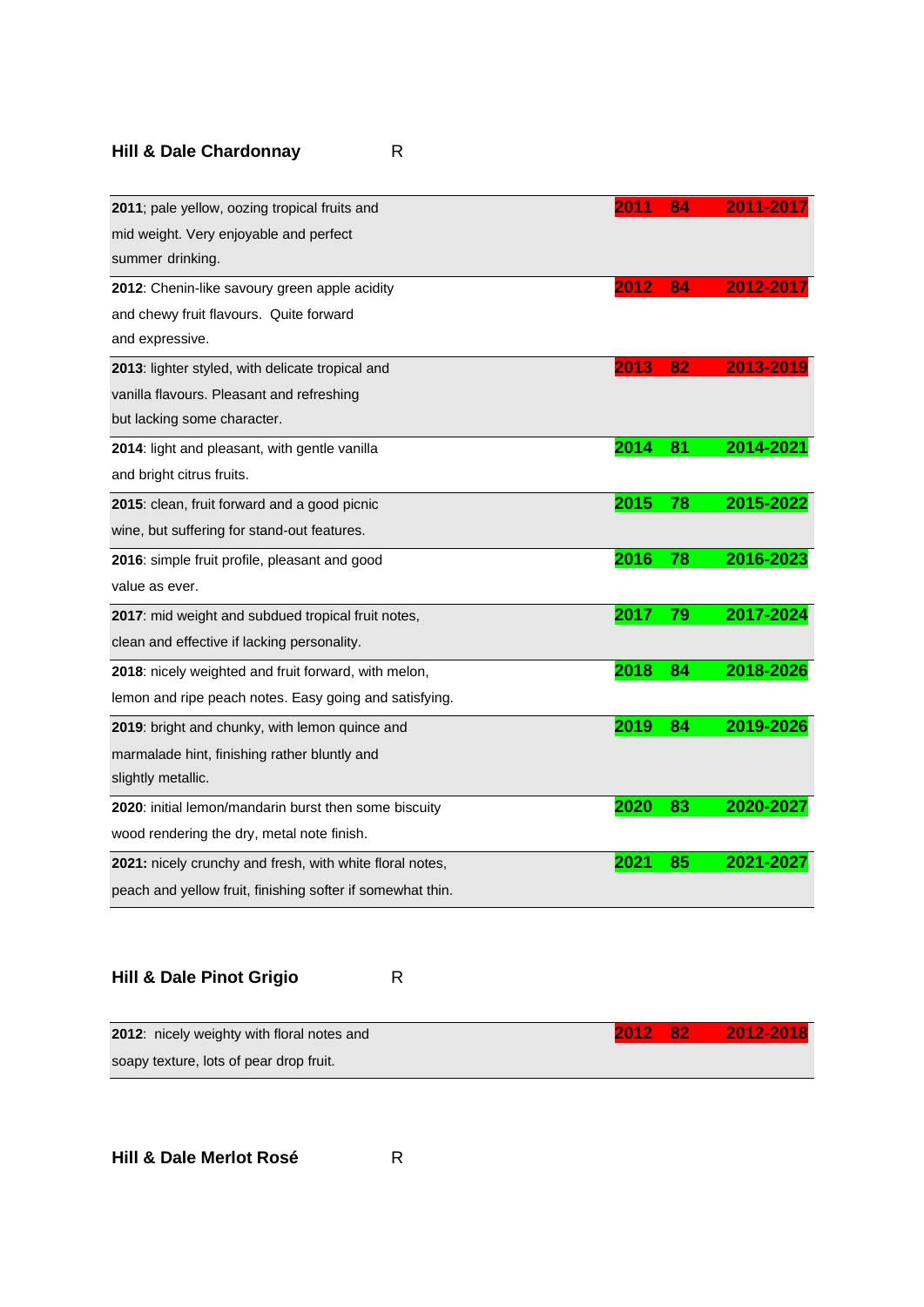| <b>2014:</b> strawberry sorbet nose with surprising       | 2014 | 80 | 2014-2018 |
|-----------------------------------------------------------|------|----|-----------|
| tannic bite over red berry flavours.                      |      |    |           |
| 2015: lacks some definition but provides                  | 2015 | 78 | 2015-2022 |
| quite full fruit and red berry impact.                    |      |    |           |
| 2016: bright cherry-pink with cherry                      | 2016 | 78 | 2016-2023 |
| candy nose and flavours. Not too subtle.                  |      |    |           |
| 2017: rich red berry flavours, pink-red                   | 2017 | 78 | 2017-2024 |
| hue and bold if a touch heavy.                            |      |    |           |
| 2018: cherryade colour, thick red berry impact,           | 2018 | 78 | 2018-2025 |
| finishing dry with full-on mouthfeel, nice picnic wine.   |      |    |           |
| <b>2019:</b> full fruity and viscous mouthfeel, a touch   | 2019 | 78 | 2019-2025 |
| syrupy though dry, simple and red berried.                |      |    |           |
| <b>2020</b> : less syrupy than the '19, with blood orange | 2020 | 84 | 2020-2026 |
| hue, dried glacé cherry and winter red berry, a           |      |    |           |
| step up.                                                  |      |    |           |

#### **Hill & Dale Merlot** R

| 2010: Game aromas and a rather lean palate        | 2010 | 80 | 2010-2015 |
|---------------------------------------------------|------|----|-----------|
| with subtle tannins. Stewed fruit and leather     |      |    |           |
| palate, straightforward and finishing short.      |      |    |           |
| 2011: clean, bright, medium weight and            | 2011 | 80 | 2012-2018 |
| honest, nice berry notes with some depth.         |      |    |           |
| 2012: sweet oak notes, lowish (13%) alcohol       | 2012 | 81 | 2012-2019 |
| and spicy berry fruit, all very enjoyable.        |      |    |           |
| 2013: dark bitter cherry fruited, clean and       | 2013 | 81 | 2013-2020 |
| fulsome if a touch blunt.                         |      |    |           |
| 2014: inoffensive, spicy fruited and              | 2014 | 79 | 2014-2022 |
| acceptable to all, if lacking individuality.      |      |    |           |
| 2015: soft and comforting, perfectly              | 2015 | 80 | 2015-2023 |
| representing the easy going style of this         |      |    |           |
| brand. Some nice fruit.                           |      |    |           |
| 2016: touch overdone, almost burnt fruit,         | 2016 | 78 | 2016-2022 |
| but still easy-going and glugable.                |      |    |           |
| 2017: smoky dusty tannins and full frontal ripe   | 2017 | 84 | 2018-2027 |
| mulberry flavours, lots of plum and damson and    |      |    |           |
| quite generous.                                   |      |    |           |
| 2018: barely ripe cherry and raspberry, with firm | 2018 | 80 | 2019-2027 |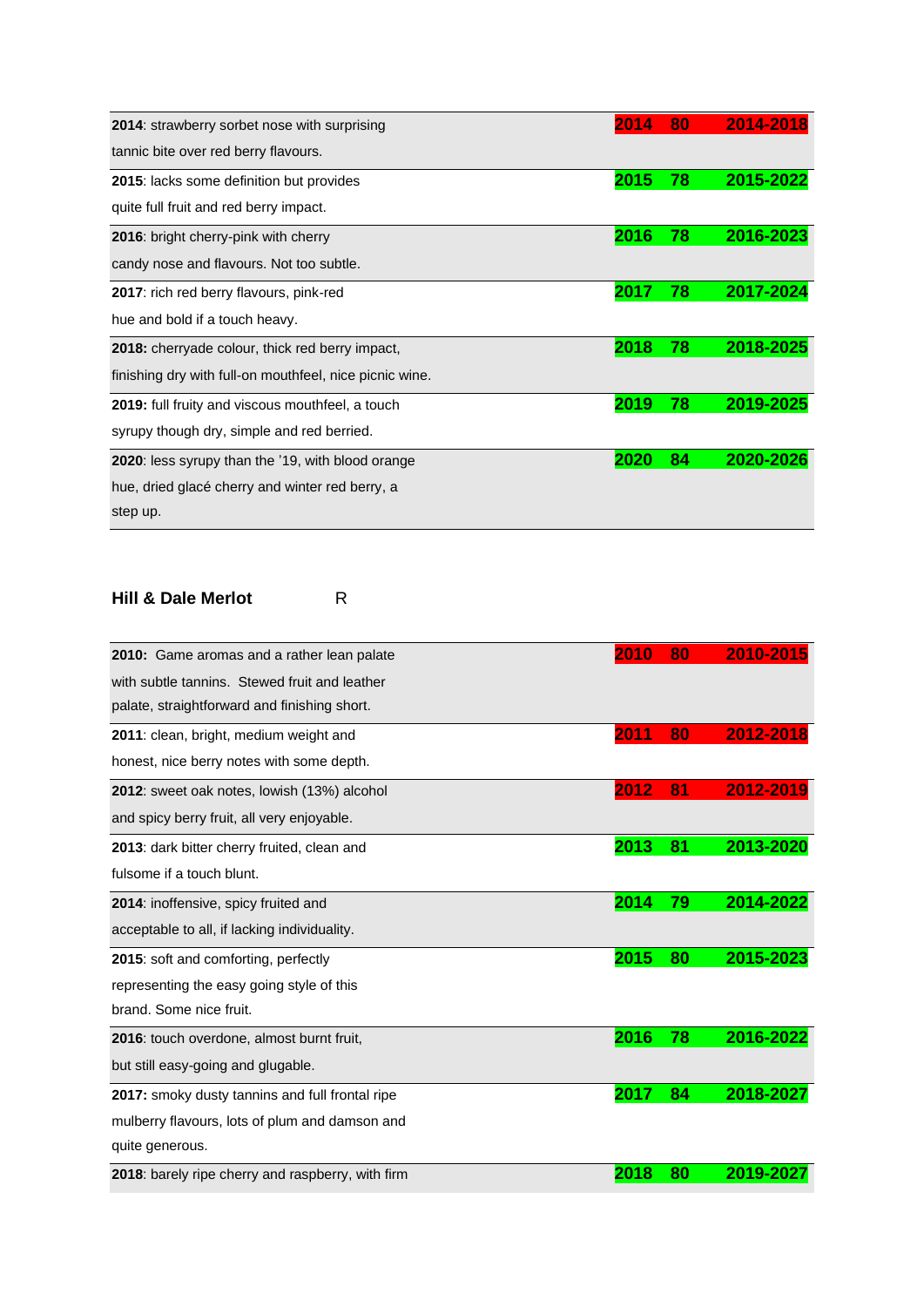| acid lift, mixed fruit notes, clean and competent |      |     |           |
|---------------------------------------------------|------|-----|-----------|
| if unremarkable.                                  |      |     |           |
| 2019: full and forward, with an initial medicinal | 2019 | -85 | 2020-2028 |
| note then burnt cherry and currant, fruit driven  |      |     |           |
| and effective as ever.                            |      |     |           |

## **Hill & Dale Pinotage** R

| 2012: mixed dark berry fruits in a supple and       | 2012 | 80 | 2012-2019 |
|-----------------------------------------------------|------|----|-----------|
| easy drinking style. Prunes and a slight            |      |    |           |
| bitumen finish.                                     |      |    |           |
| 2013: full bodied and comforting, if heavy          | 2013 | 81 | 2013-2021 |
| on the wood influence.                              |      |    |           |
| 2014: touch jammy and with forward, juicy           | 2014 | 80 | 2014-2022 |
| but simple enjoyment, easy going.                   |      |    |           |
| 2015: rich and smooth, with typical plummy          | 2015 | 82 | 2015-2024 |
| notes, very acceptable.                             |      |    |           |
| 2016: dark and spicy, fullish and forward,          | 2016 | 80 | 2016-2025 |
| lacking definition, but always satisfying.          |      |    |           |
| 2017: soft and enticing, very juicy and with mixed  | 2017 | 84 | 2017-2026 |
| berry fullness. Easy and a perfect introduction     |      |    |           |
| to the varietal.                                    |      |    |           |
| 2018: perfectly acceptable dark fruited with some   | 2018 | 84 | 2018-2027 |
| rustic spice and a medium body. Clean and reliable. |      |    |           |
| 2019: tactile and smooth berry fruited with a black | 2019 | 86 | 2019-2028 |
| fruit edge, pliable and easy as ever.               |      |    |           |

# **Hill & Dale Cabernet Sauvignon/Shiraz** R

| <b>2011:</b> bursting with supple black fruits, very | 2011 | 84 | 2011-2020 |
|------------------------------------------------------|------|----|-----------|
| scented and above expectations.                      |      |    |           |
| 2012: dark and spicy with ripe juicy                 | 2012 | 82 | 2012-2020 |
| tannins. Pleasant and satisfying.                    |      |    |           |
| 2013: dark spicy almost unripe dark                  | 2013 | 81 | 2013-2021 |
| fruits with simple enjoyment and a dry               |      |    |           |
| woody finish.                                        |      |    |           |
| 2014: dark, spicy bold fruit with a touch of         |      | 78 | 2014-2022 |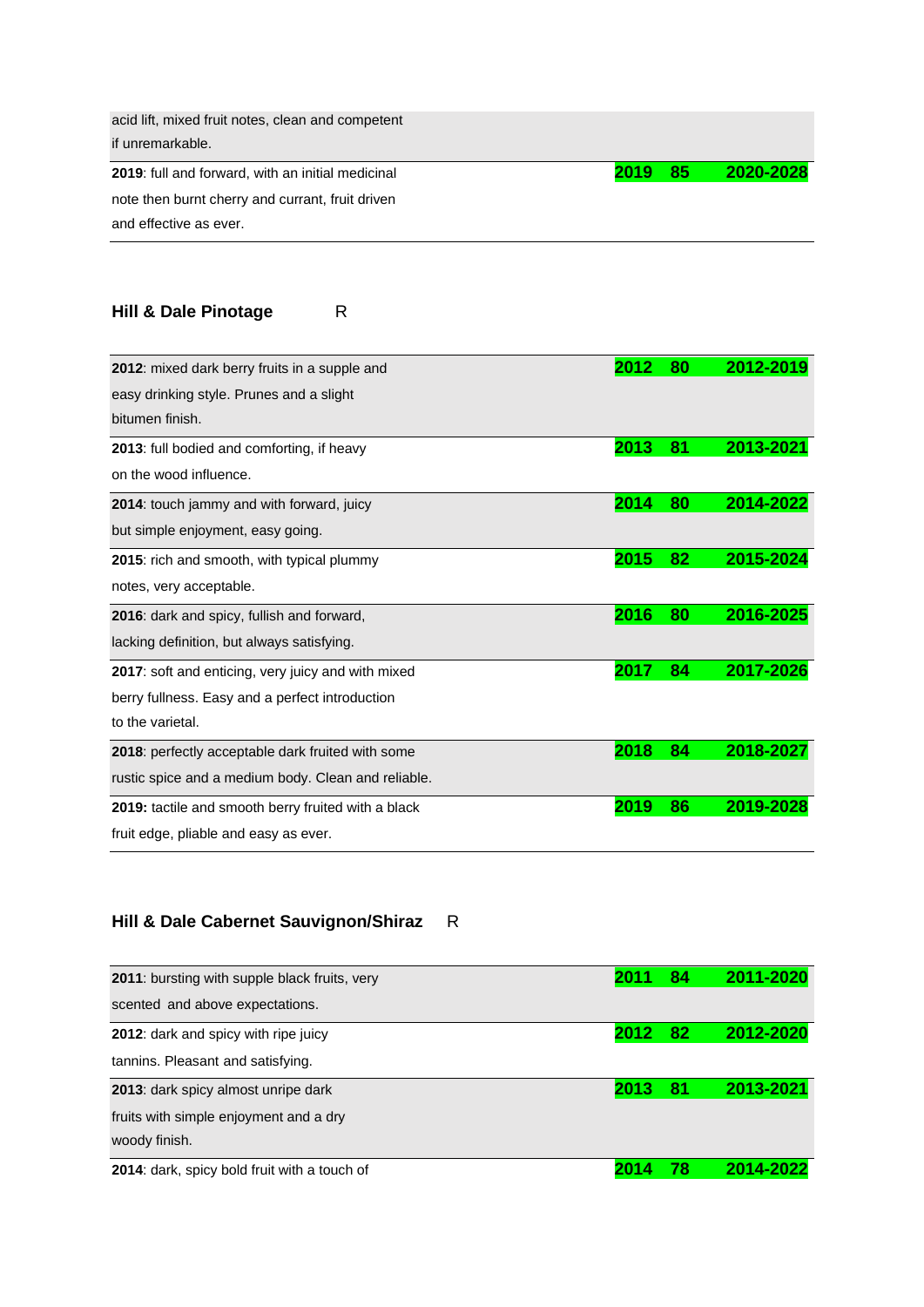rawness and a bitter hint at finish. Touch too rustic.

| 2015: clean, pleasant and with smooth                     | 2015 | 79 | 2015-2024 |
|-----------------------------------------------------------|------|----|-----------|
| dark fruits, balanced and easy if unremarkable.           |      |    |           |
| 2016: unsophisticated mixed dark berry blend,             | 2016 | 82 | 2016-2025 |
| chunky and with feint spice, full and robust.             |      |    |           |
| <b>2017</b> : easy and syrupy in a good way, lots of dark | 2017 | 83 | 2017-2025 |
| fruit impact, juicy, satisfying roundness and very        |      |    |           |
| pleasant.                                                 |      |    |           |
| 2018: sumptuous dark fruit medley, smooth and             | 2018 | 87 | 2019-2027 |
| generous, almost syrupy but in a good way, with           |      |    |           |
| a mint and spice bite at finish.                          |      |    |           |
| <b>2019</b> : sweet wood nose with a touch of mint, green | 2019 | 88 | 2020-2028 |
| tea and spice, full succulent dark fruit body, supple     |      |    |           |
| and very pleasing.                                        |      |    |           |

#### **Hill & Dale Shiraz** R

| 2012: juicy and dark fruited in a                       | 2012 | -82 | 2012-2018 |
|---------------------------------------------------------|------|-----|-----------|
| straightforward, accessible style if short              |      |     |           |
| on individuality.                                       |      |     |           |
| <b>2013</b> ; gritty and rustic spice and blackberries, | 2013 | 82  | 2013-2020 |
| simple and very easy to gulp.                           |      |     |           |
| 2015: a braai wine, supple bramble fruits, forward      | 2015 | 82  | 2015-2022 |
| and fruity, simple and brief.                           |      |     |           |

# **Sauvignon Blanc** R

| 2012: very pale, overt gooseberry nose,            | 2012 | -83 | 2012-2016 |
|----------------------------------------------------|------|-----|-----------|
| round and balanced in the mouth.                   |      |     |           |
| <b>2013:</b> bold lemony citrus nose and flavours. | 2013 | 86  | 2013-2018 |
| Crisp, mouthwatering and fresh gooseberry.         |      |     |           |
| Very nice.                                         |      |     |           |
| 2014: intense tropical fruit salad on nose         | 2014 | 87  | 2014-2020 |
| and palate, crunchy and with real presence.        |      |     |           |
| Enjoy immediately.                                 |      |     |           |
|                                                    |      | 85  | 2015-2023 |
|                                                    |      |     |           |

bright crunchy green fruit. Consistently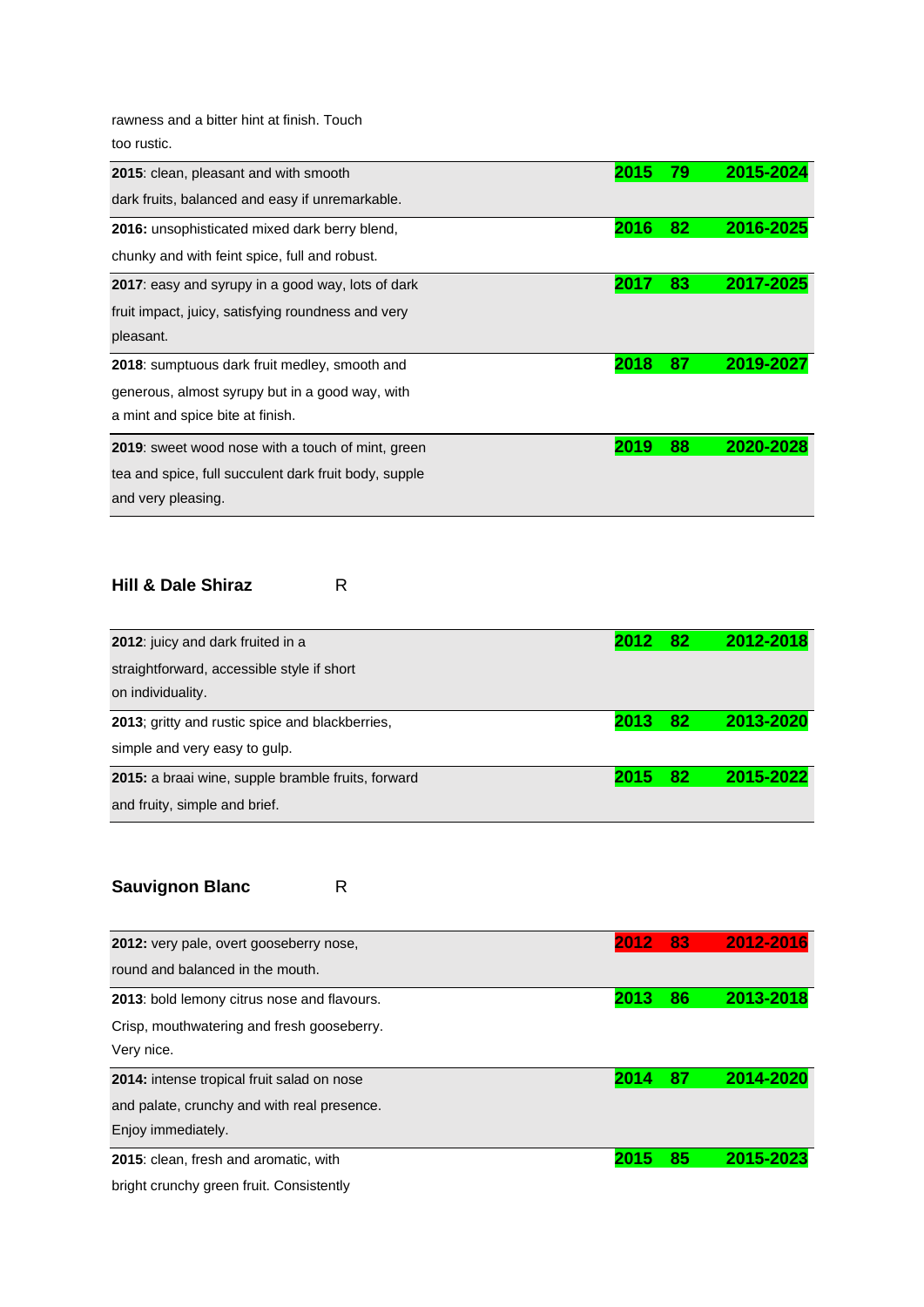good.

| 2016: nicely balanced, with focused fruit,               | 2016 | 86 | 2016-2024 |
|----------------------------------------------------------|------|----|-----------|
| some citrus, some tropical, and just the                 |      |    |           |
| right acidity to stay rich.                              |      |    |           |
| 2017: richly weighted with full smooth                   | 2017 | 83 | 2016-2025 |
| mouthfeel, just hints of tropical fruit. Very            |      |    |           |
| enjoyable, not too crisp.                                |      |    |           |
| 2018: palest tinge of colour, grapefruit and             | 2018 | 86 | 2018-2026 |
| green fruits, nice oily feel, ripe and satisfying.       |      |    |           |
| 2019: green tinged, with bold citrus and green           | 2019 | 87 | 2019-2027 |
| herb savoury crunch, light, punchy and vibrant.          |      |    |           |
| 2020: slightly tinted with bold flinty green citrus,     | 2020 | 86 | 2020-2027 |
| gooseberry and green pepper, dry and brief.              |      |    |           |
| 2021: full and forward, with fresh herb notes and        | 2021 | 87 | 2021-2027 |
| gentle grapefruit, dry and refreshing but full of fruit. |      |    |           |

## **Jackals Dance Sauvignon Blanc** RR

| 2017: pale straw, bold and zesty green                 | 2017 | 87 | 2017-2024 |
|--------------------------------------------------------|------|----|-----------|
| citrus notes, appealing and satisfying.                |      |    |           |
| 2018: weighty, green gooseberry richness,              | 2018 | 89 | 2018-2027 |
| tropical notes come through later, nicely round        |      |    |           |
| with vibrancy, good quality.                           |      |    |           |
| 2020: mid straw depth, mineral, pebble nose and        | 2020 | 90 | 2020-2028 |
| weighty, earthy textured stone fruits, more structure, |      |    |           |
| less fruity and very nice.                             |      |    |           |

## **Ode to Nature Riesling FRR**

| 2018 | 2019-2029 |
|------|-----------|
|      |           |
|      |           |
|      | - 90      |

**Six Flowers** RR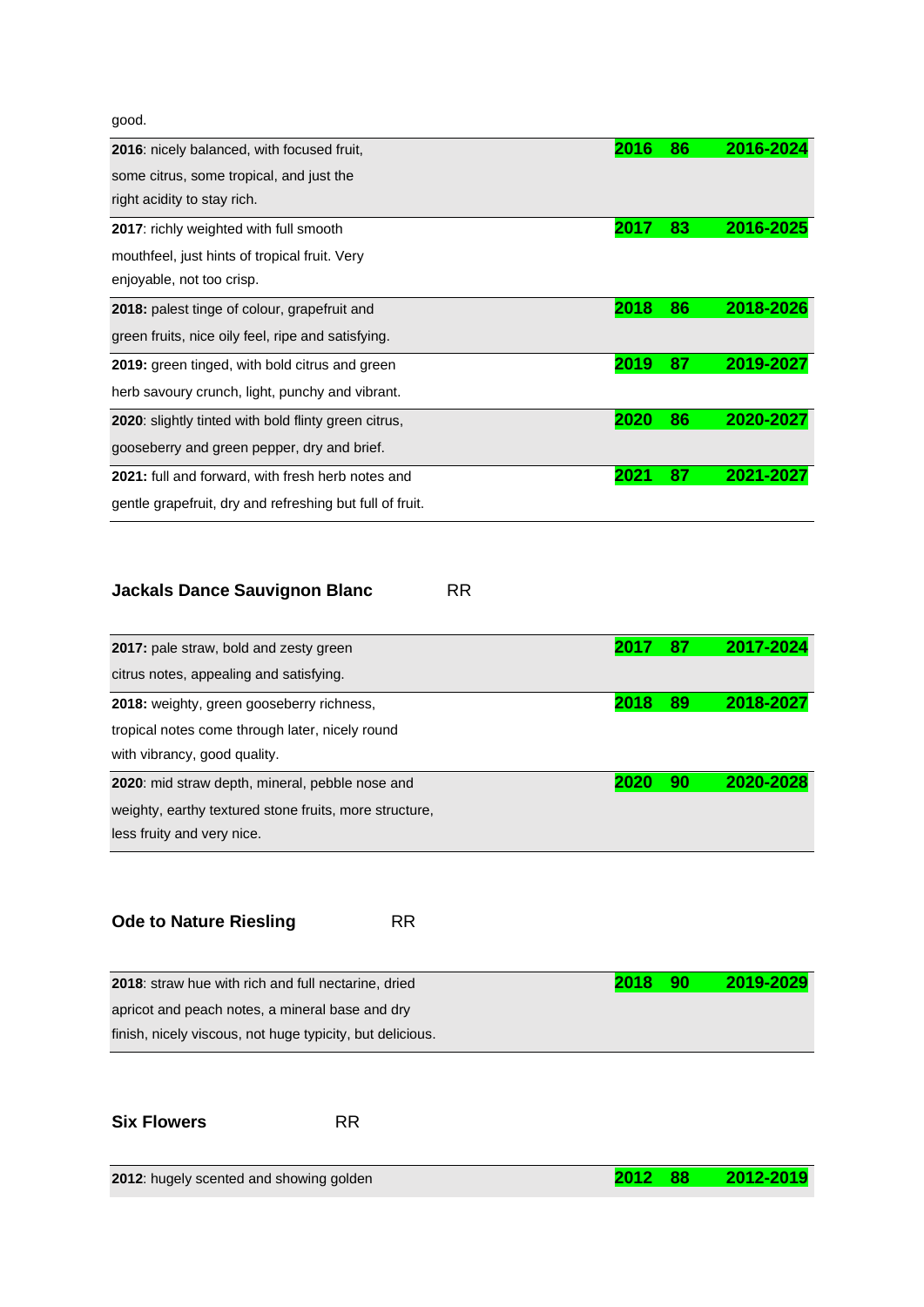| hues, this full-flavoured wine has texture.             |      |    |           |
|---------------------------------------------------------|------|----|-----------|
| peach and spice.                                        |      |    |           |
| <b>2017:</b> voluptuous and rich, herbs and oak         | 2017 | 89 | 2017-2024 |
| and jasmine perfume, rich and decadent.                 |      |    |           |
| <b>2018:</b> straw colour, fruity nose, dry tangy fresh | 2018 | 89 | 2018-2026 |
| fruits, exotic and slightly oily, with good weight.     |      |    |           |
| 2019: deeper hue than '18, with leesy malo overt        | 2019 | 92 | 2020-2028 |
| nose, then intense and layered peach, pear and          |      |    |           |
| myriad tropical and citrus notes. Lovely.               |      |    |           |

# **Unwooded Chardonnay** R

| 2012: light yellow, zesty lime and lemons with            | 2012 | 82 | 2012-2016 |
|-----------------------------------------------------------|------|----|-----------|
| crisp acidity. Fruit salad in a glass.                    |      |    |           |
| 2013: more restrained and delightfully elegant,           | 2013 | 85 | 2013-2018 |
| with clean fruit flavours and enjoyable balance.          |      |    |           |
| 2014: intense aromas and mouthfeel, bold fruit            | 2014 | 85 | 2014-2020 |
| salad attack with surprising acid grip. Refreshing.       |      |    |           |
| 2015: more citrus than previous, with bright,             | 2015 | 84 | 2015-2022 |
| clean fruit, a nice balance and pleasing finish.          |      |    |           |
| 2017: delicate yet evolving tropical fruit notes,         | 2017 | 84 | 2017-2025 |
| but not overblown and with considerable class.            |      |    |           |
| 2018: pale straw hue, smooth mouthfeel, yellow            | 2018 | 85 | 2018-2026 |
| fruits, slightly tropical, clean and fresh.               |      |    |           |
| <b>2019</b> : sappy damp straw and lime squeeze with a    | 2019 | 88 | 2019-2027 |
| stone fruit and floral background, lovely, but light      |      |    |           |
| and brief.                                                |      |    |           |
| 2020: overt pear drop nose and palate note, perfumed      | 2020 | 89 | 2020-20   |
| and with guava, kiwi, stone fruit and soft fruity finish. |      |    |           |

#### **Chenin Blanc** R

| 2012: true Chenin savoury texture and                     | 2012 | - 85 | 2012-2018 |
|-----------------------------------------------------------|------|------|-----------|
| grippy green apple acidity. Flavoursome<br>and enjoyable. |      |      |           |
| 2014: nice balance of green and tropical                  | 2014 | 86   | 2014-2020 |
| fruit, full flavoured and with subdued acidity.           |      |      |           |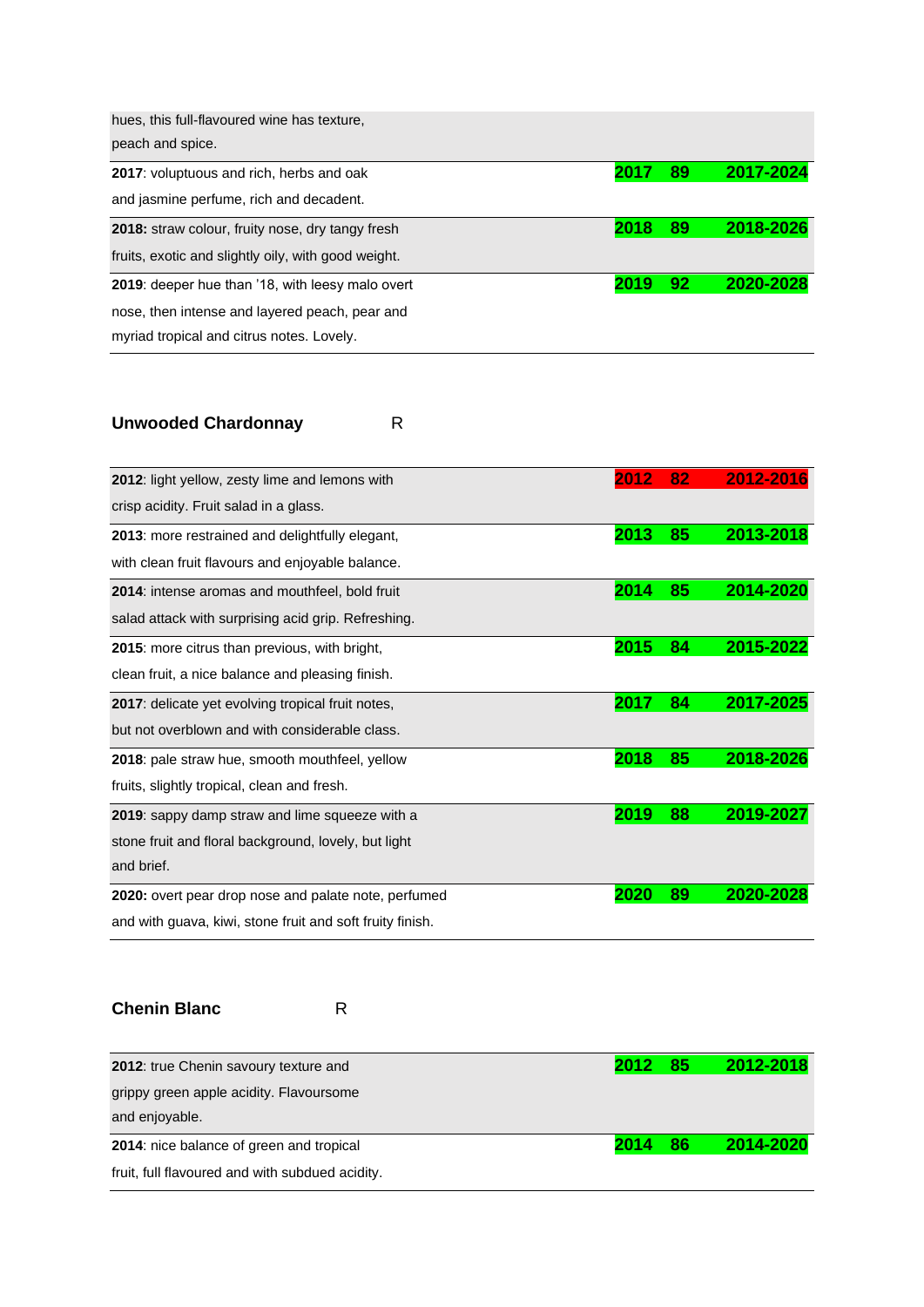| <b>2017:</b> attractive and forwardly fruited,       | 2017 | 87 | 2017-2025 |
|------------------------------------------------------|------|----|-----------|
| with apricots, peach and an oily mouthfeel,          |      |    |           |
| very nice.                                           |      |    |           |
| <b>2018:</b> zesty flavour packed, lots of apple and | 2018 | 87 | 2018-2028 |
| lime punch, nicely weighty and with a ripe fruit     |      |    |           |
| finish.                                              |      |    |           |
| 2019: muted citrus and gentle green fruit nose       | 2019 | 85 | 2019-2027 |
| and palate, an easy style, mid weighted and brief,   |      |    |           |
| but pleasant.                                        |      |    |           |
| 2020: mid straw hue, soft, fleshy nose opening to    | 2020 | 89 | 2020-2028 |
| tangy quince and pear palate, ending full and big    |      |    |           |
| and very nice.                                       |      |    |           |

#### Gewurztraminer R

|                                                         | 2008 | 86 | 2008-2014 |
|---------------------------------------------------------|------|----|-----------|
| 2012: light gold, floral, perfumed lychee with          | 2012 | 83 | 2012-2018 |
| zippy acidity and spicy finish. Will improve            |      |    |           |
| for 2/3 years.                                          |      |    |           |
| 2013: punchy and flavourful with honest                 | 2013 | 85 | 2013-2019 |
| Gewurz aromatics and spice. Very nice.                  |      |    |           |
| 2014: starts full of promise, tinned pear               | 2014 | 83 | 2014-2021 |
| and spice, but fades quickly.                           |      |    |           |
| 2015: more subtle than '13, but still showing           | 2015 | 85 | 2015-2025 |
| depth and richness. Real character.                     |      |    |           |
| 2016: full flavoured and with spicy grip,               | 2016 | 86 | 2016-2025 |
| big and brash, but with enjoyment and good              |      |    |           |
| value.                                                  |      |    |           |
| 2017: intense and viscous, with deep                    | 2017 | 88 | 2017-2026 |
| perfume and a welcome dry finish. Very good.            |      |    |           |
| 2018: mid gold depth, overt spicy nose, light           | 2018 | 87 | 2018-2027 |
| and fruity with a dry, clean finish, always attractive. |      |    |           |
| 2020: straw gold tint with a rich full body, spicy      | 2020 | 89 | 2021-2029 |
| apricot and classic varietal notes, nicely              |      |    |           |
| underplayed and delicious.                              |      |    |           |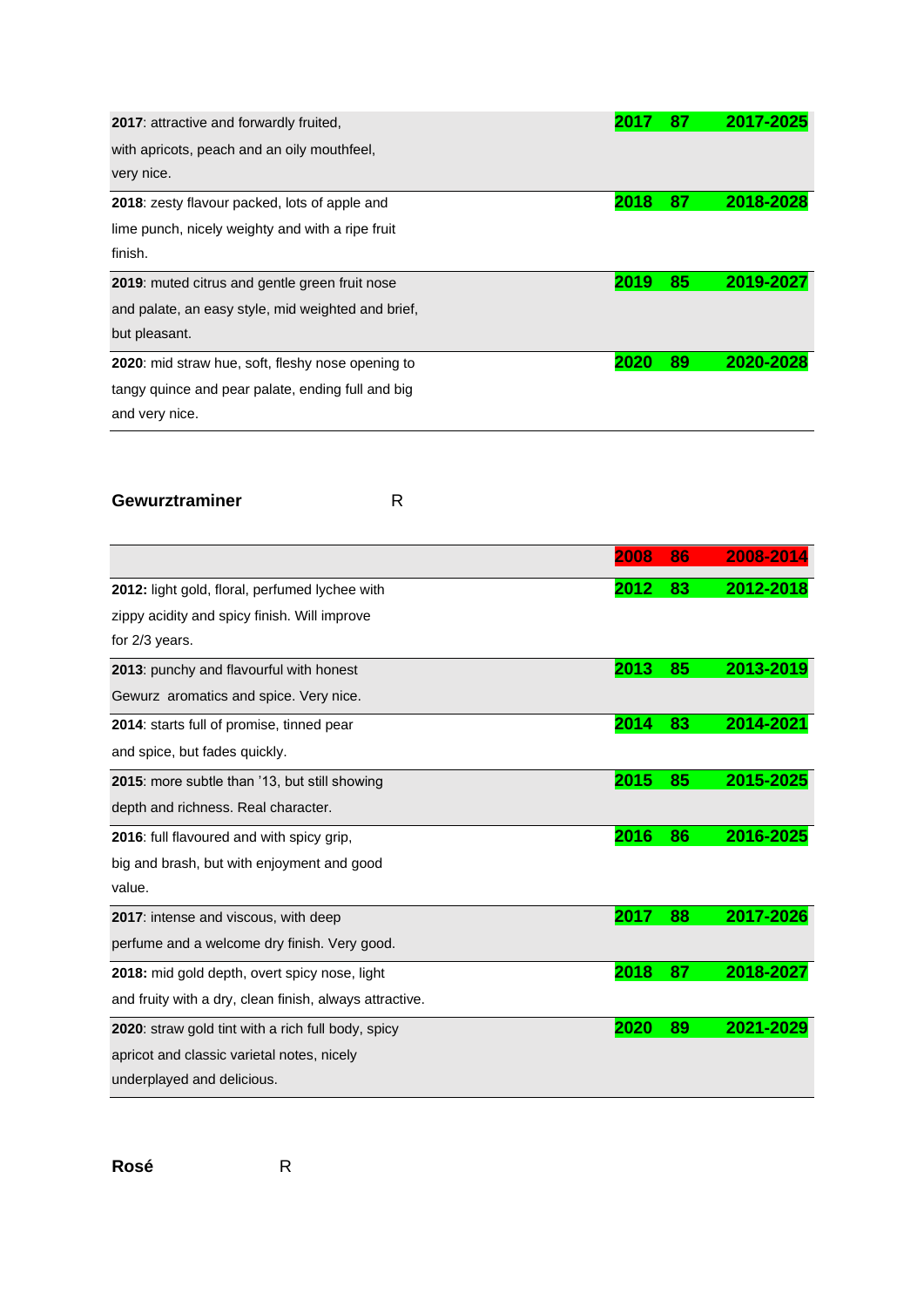**2018**: cherry red hue, smoky mahogany nose **2018 82 2018-2024** then bright red berry palate, dry and brief.

| <b>Merlot</b>                                               | R |      |    |           |
|-------------------------------------------------------------|---|------|----|-----------|
| 2008: lovely dark chocolate and earthy                      |   | 2008 | 88 | 2009-2018 |
| nose, chunky mocha and cherry flavours.                     |   |      |    |           |
| A delicious wine.                                           |   |      |    |           |
| 2011: dark, sultry and gutsy black fruit                    |   | 2011 | 87 | 2011-2020 |
| with coffee hints from toasty oak. Serious                  |   |      |    |           |
| and compelling.                                             |   |      |    |           |
| 2012: roasted coffee beans and dusty                        |   | 2012 | 87 | 2012-2022 |
| vanilla oak over mixed fruit notes.                         |   |      |    |           |
| Consistently good quality.                                  |   |      |    |           |
| 2016: plummy mauve with blueberry nose and                  |   | 2016 | 87 | 2016-2026 |
| soft and smooth dark cherry palate. Nicely                  |   |      |    |           |
| textured and dry.                                           |   |      |    |           |
| <b>2017:</b> full and seductive, with dark chocolate notes, |   | 2017 | 88 | 2018-2028 |
| dusty tannins and smooth fruit suppleness, impressive       |   |      |    |           |
| if not persistent.                                          |   |      |    |           |
| 2018: dark garnet shine, earthy forest red berry fruit,     |   | 2018 | 87 | 2018-2028 |
| very dry and soft tannins, nice structure and mouthfeel.    |   |      |    |           |
| 2019: lashings of quality wood envelop this dark and        |   | 2019 | 89 | 2021-2030 |
| full bodied wine. Rich, serious and built to last.          |   |      |    |           |

## Pinotage R

| <b>2008:</b> very deep, musty nose of mushrooms |      | 87 | 2009-2019 |
|-------------------------------------------------|------|----|-----------|
| and damp earth but then lush, dense fruit       |      |    |           |
| fills the palate.                               |      |    |           |
| 2012: deep, sweet fruit, supportive oak         | 2012 | 88 | 2012-2020 |
| and a satisfying intensity.                     |      |    |           |
| 2016: smooth and fruity, with background        | 2016 | 87 | 2016-2026 |
| tannins and nice mouthfeel.                     |      |    |           |
| 2017: opaque depth, shy nose, very dry and      |      | 87 | 2017-2027 |
| grippy with mixed forest blue fruits and wood   |      |    |           |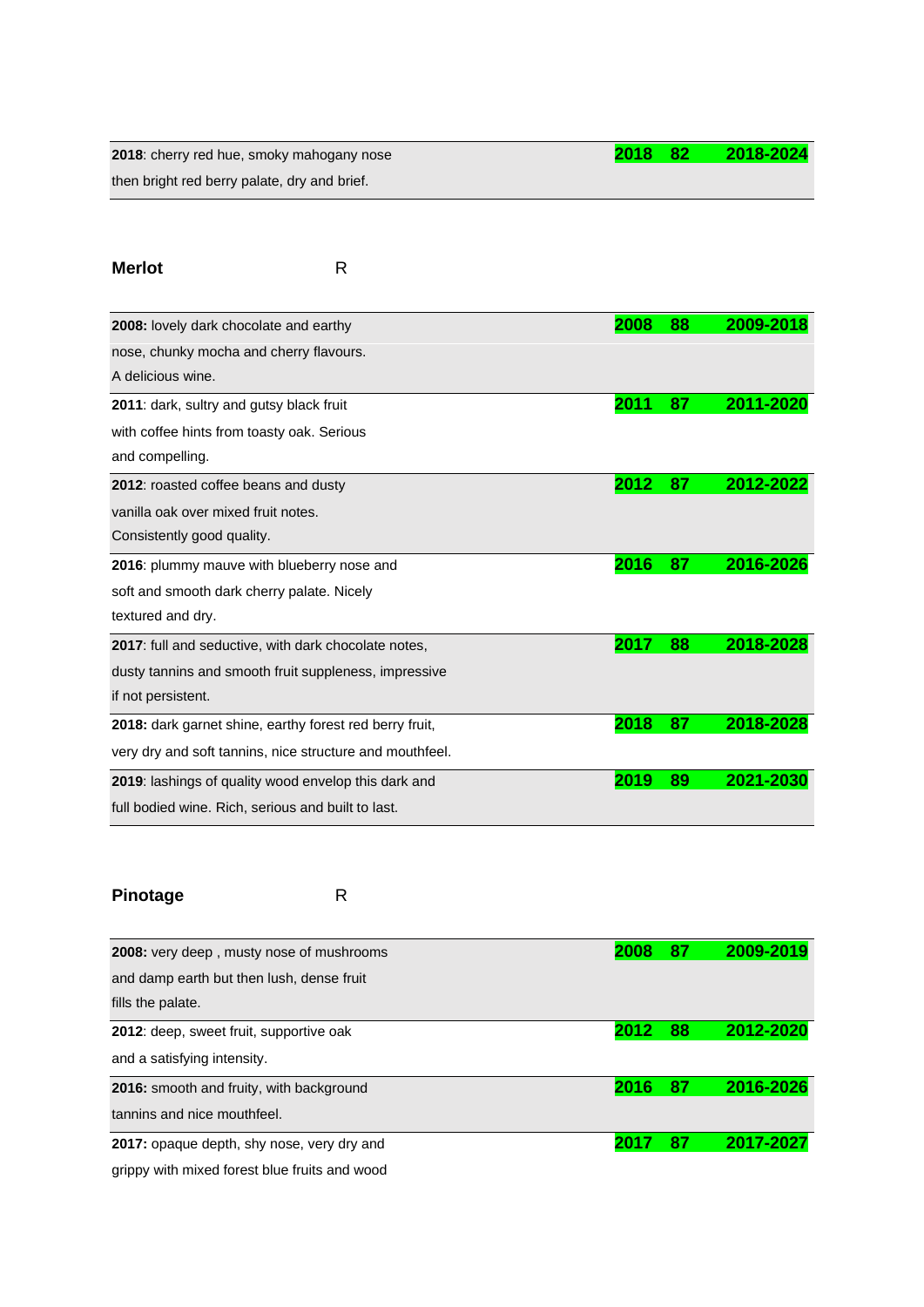#### support.

**2018**: certainly not shy, but soft, comforting and furry, **2018 87 2019-2028** with mixed fruit winter in the country notes, mouthfilling and effective.

## **Owl Post Pinotage** RRR

| <b>2010:</b> black ink and with a sweet liquorice      | 2010 | 93 | 2012-2019 |
|--------------------------------------------------------|------|----|-----------|
| nose. Silky, big and with heaps of cherry,             |      |    |           |
| leather, mocha and game flavours. Needs                |      |    |           |
| 2/3 more years, then wow!                              |      |    |           |
| 2016: opaque, dusty fruited with ripe                  | 2016 | 92 | 2017-2028 |
| mulberry, soft coffee notes, velvet tannins            |      |    |           |
| and length. Superb.                                    |      |    |           |
| <b>2017:</b> dark colour and dark fruited, with supple | 2017 | 88 | 2017-2027 |
| tannins and an easy-going style, quite juicy and       |      |    |           |
| enjoyable young.                                       |      |    |           |
| 2018: overt fruity nose, New World easy forward        | 2018 | 92 | 2020-20   |
| fruit, silky mulberry, prune and blackcurrant, rich    |      |    |           |
| and attractive.                                        |      |    |           |

#### **Malbec** R

|                                                         | 2008 | 82 | 2008-2012 |
|---------------------------------------------------------|------|----|-----------|
| 2010: leather and cherry pastilles notes with           | 2010 | 89 | 2010-2018 |
| dark chocolate and plums in the mouth.                  |      |    |           |
| Needs 2/3 years to really show its quality.             |      |    |           |
| 2012: dry, gutsy winter warmer, black                   | 2012 | 87 | 2012-2020 |
| fruited and melting lozenge like at finish.             |      |    |           |
| <b>2014:</b> less rusticity and more finesse            | 2014 | 85 | 2014-2024 |
| than previous, with typical plump plum                  |      |    |           |
| notes.                                                  |      |    |           |
| 2016; always big and dark fruited, a                    | 2016 | 82 | 2016-2025 |
| satisfying, if somewhat non-descript wine.              |      |    |           |
| <b>2017</b> : purple depth, dark fruited and rich nose, | 2017 | 87 | 2018-2027 |
| lots of plums and vanilla, dusty tannins, ripe          |      |    |           |
| and supple.                                             |      |    |           |
| 2019: bold eucalyptus edgy nose, some mint and          | 2019 | 89 | 2020-2    |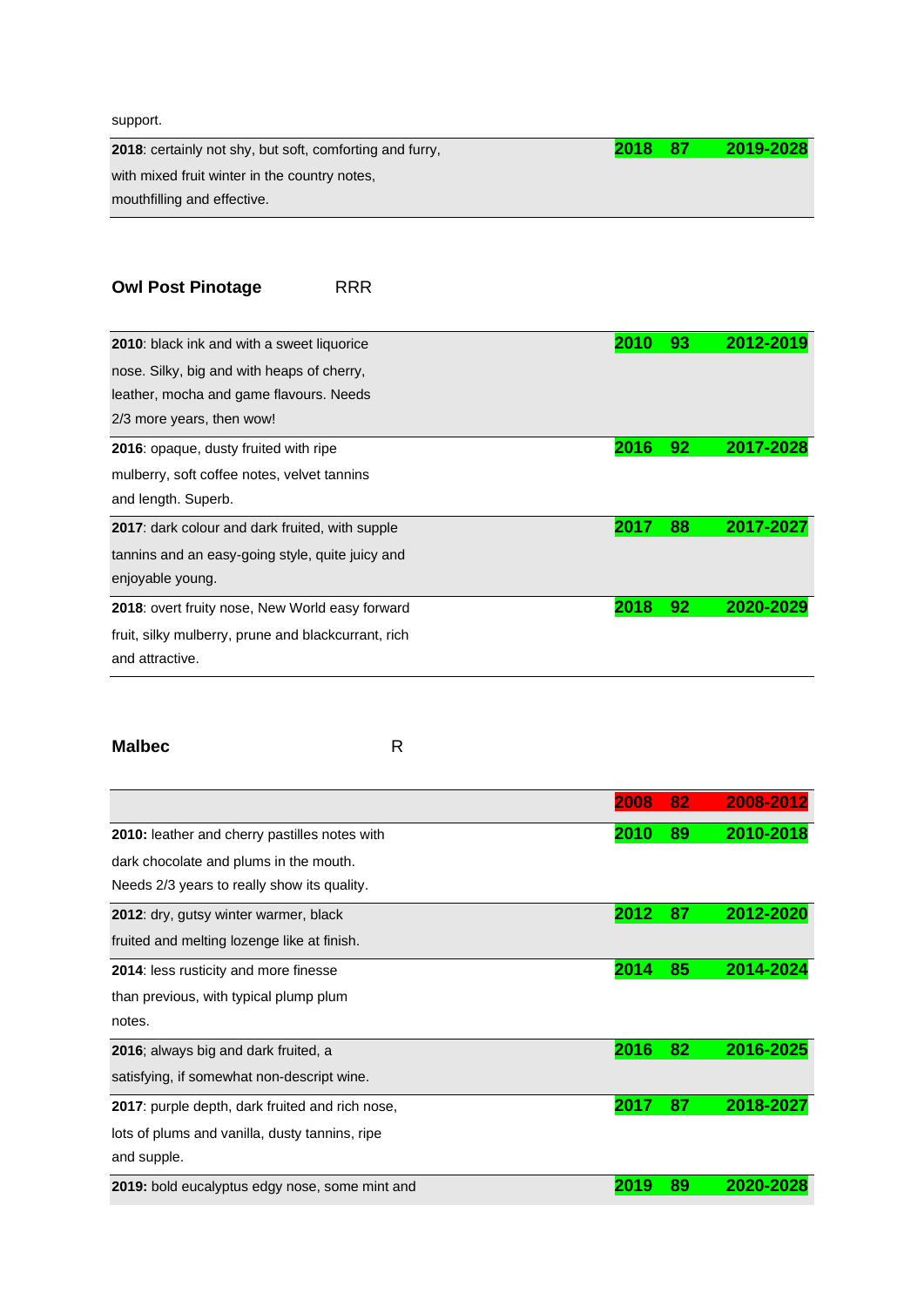black berries, lush bramble and currant flavours, intense and pliant.

| <b>Cabernet Sauvignon/Merlot</b> |  |
|----------------------------------|--|
|----------------------------------|--|

**2016**: deep purple with overt cassis, mocha and **2016 89 2017-2027** oak notes, dark and rustic whilst generous and lush.

### **Cabernet Sauvignon /Merlot/Cabernet Franc** R

| 2009: deep hue, menthol, eucalyptus and           | 2009 | 90 | 2010-2019 |
|---------------------------------------------------|------|----|-----------|
| blackcurrant notes, juicy, ripe fruit with        |      |    |           |
| vanilla, Dry finish.                              |      |    |           |
| 2015: very deep with a reticent nose then full    | 2015 | 90 | 2017-2027 |
| and ripe forest fruits with earthy hint, long and |      |    |           |
| layered.                                          |      |    |           |
| <b>2016:</b> immediately attractive, with ripe    | 2015 | 90 | 2016-2026 |
| mocha and smoky fruit, layered and full           |      |    |           |
| bodied.                                           |      |    |           |

### **Cabernet Sauvignon** RR

|                                                     | 2003 | 89 | 2004-2013 |
|-----------------------------------------------------|------|----|-----------|
| 2006: no sign of ageing, still mouthfilling,        | 2006 | 92 | 2008-2018 |
| lush fruit with layours of chunky complex           |      |    |           |
| tobacco and cassis. Fabulous.                       |      |    |           |
| 2009: touch of oak bitterness on a spicy,           | 2009 | 84 | 2011-2020 |
| tannic and bold wine. Lacks the elegance            |      |    |           |
| of '06.                                             |      |    |           |
| <b>2010:</b> bold and bright juicy fruit, invisible | 2010 | 84 | 2010-2020 |
| oak and a rapier clean fruit profile.               |      |    |           |
| 2011: chunky and rough edged, but                   | 2011 | 85 | 2011-2022 |
| delightful and capable of good aging if the         |      |    |           |
| finish softens.                                     |      |    |           |
| 2015: another needing time, with inky               | 2015 | 88 | 2016-2027 |
| smooth mocha bitter dark fruits, brooding           |      |    |           |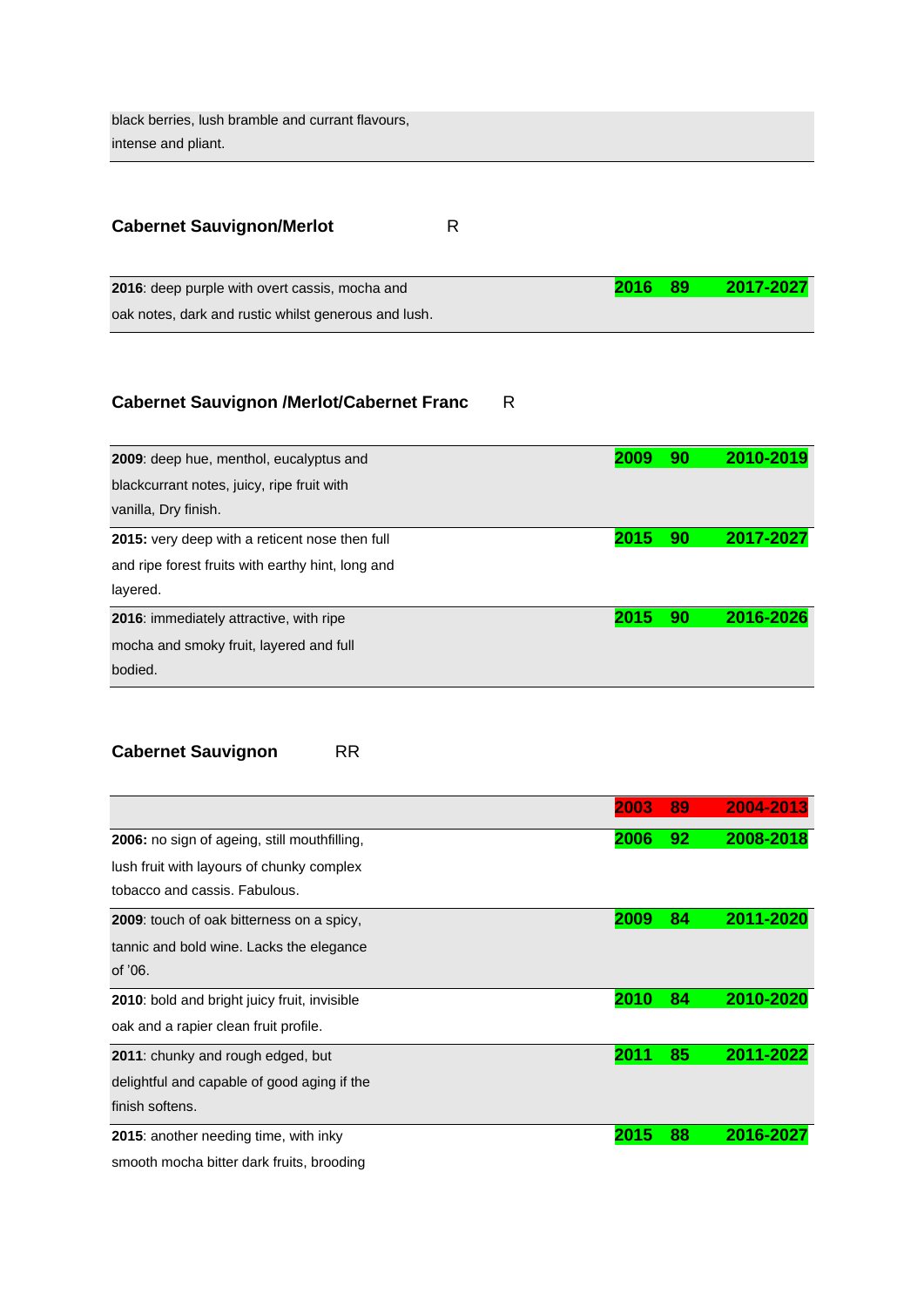and bold.

| <b>2016:</b> initially impressive, with stewed berry fruit | 2016 | 87 | 2016-2027 |
|------------------------------------------------------------|------|----|-----------|
| punch, soft oak tannins and classic varietal notes,        |      |    |           |
| fades rather.                                              |      |    |           |
| 2017: mid ruby depth in a barrel sample, fruity            | 2017 | 88 | 2020-2030 |
| nose, clean and expressive and forward, very               |      |    |           |
| enjoyable.                                                 |      |    |           |
| 2019: smoky bramble fruit on this pre-release, lots        | 2019 | 91 | 2021-2030 |
| of big liquorice and leather notes, quite supple and       |      |    |           |
| sexy.                                                      |      |    |           |

### **Shiraz** R

| 2006: shy nose, brooding peppery fruit with         | 2006 | 88 | 2008-2018 |
|-----------------------------------------------------|------|----|-----------|
| blackberries and perfumed mixed spices.             |      |    |           |
| 2015: shy still, deeply coloured and with           | 2015 | 87 | 2016-2026 |
| blackberry and spice softness, will improve.        |      |    |           |
| 2016: very soft and full, with spice and pepper     | 2016 | 88 | 2016-2026 |
| note over dark hedgerow fruit, all with oak texture |      |    |           |
| and round mouthfeel.                                |      |    |           |
| 2017: rather pongy nose then some spice and         | 2017 | 87 | 2017-2027 |
| black fruit squash, smooth and easy-going and       |      |    |           |
| satisfying.                                         |      |    |           |

**Caracal** RRR

| <b>2009:</b> opaque, vanilla notes then layers of              |      | 93 | 2011-2018 |
|----------------------------------------------------------------|------|----|-----------|
| cassis and blackberry flavours. Mid weight                     |      |    |           |
| and cerebral, a wine to savour.                                |      |    |           |
| <b>2015:</b> opaque and reticent, slightly leaner,             | 2015 | 90 | 2016-2027 |
| with mixed red berry and forest fruit                          |      |    |           |
| structure, will be very good in time.                          |      |    |           |
| <b>2016</b> : deep and serious, with tight, grippy dark        | 2016 | 90 | 2018-2028 |
| fruit, full bodied, fine and focused just needing time.        |      |    |           |
| <b>2017:</b> serious, restrained nose with tertiary note, then | 201  | 90 | 2021-2029 |
| earthy mulberries, winter rusticity, very dry and better       |      |    |           |
| in 2 years.                                                    |      |    |           |